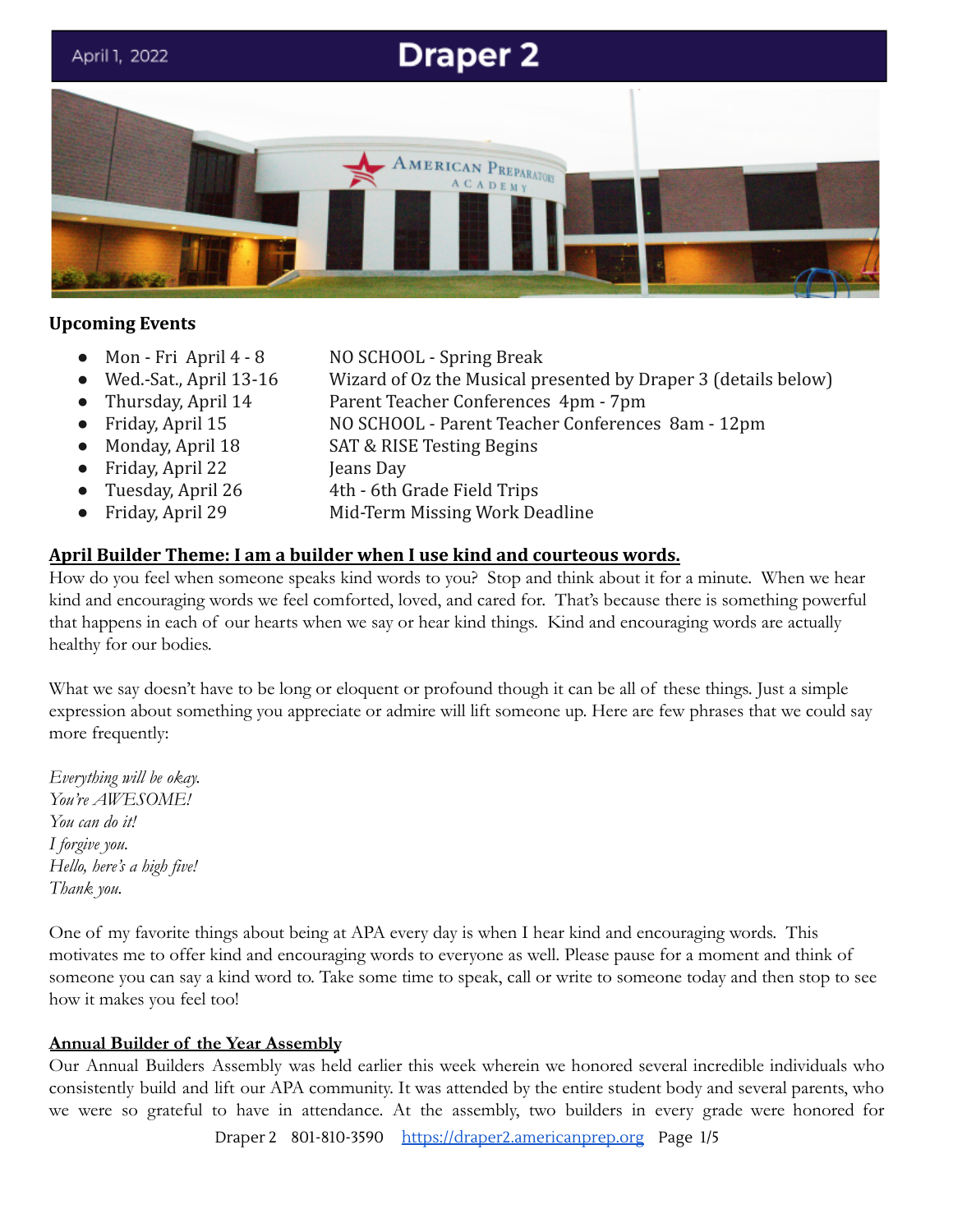exemplifying those builder character traits that make them not only exceptional students, but exceptional people. Builder awards were also given to five amazing staff members and a remarkable volunteer. We also want to recognize and congratulate them here.

| Kindergarten               | 1st Grade      | 2nd Grade      | 3rd Grade              | 4th Grade               | 5th Grade            | 6th Grade        |
|----------------------------|----------------|----------------|------------------------|-------------------------|----------------------|------------------|
| Mariana<br>Canela-Ramirez  | Emree Davis    | Lucy Lewis     | Anshi<br>Mandav        | Tiara Lee               | Zoe Li               | Sophia<br>Struyk |
| Enrique<br>Beccera-Marquez | Jaxon Lund     | Akki Pandiri   | Chejithya<br>Jadapalli | Zeeshan<br>Wani         | Lance Benoit         | Caleb<br>Barrus  |
| Volunteer                  | K-3 Instructor | 4-6 Instructor | K-3 Teacher            | 4-6 Teacher             | <b>Support Staff</b> |                  |
| Zoie Farmer                | Hayley Baker   | Chailee Perry  | Rob<br>Andersen        | Angela<br><b>Bodily</b> | Megan Davis          |                  |

#### **Builder of the Year Winners**

It was a special privilege to be able to sing the "Builder Song" being led by our 4-6 Teacher Builder of the Year, Mrs. Bodily. Another highlight was being led in the Builder Poem by kindergarten student, Jeffrey Pacheco. All eyes were fixed on him as he stood confidently and led every word! Our congratulations to this year's recipients!

#### *Wizard of Oz the Musical presented by Draper 3!*

Follow us Over the Rainbow to see an exciting production of the Wizard of Oz from our talented APA Draper 3 cast!

Showtimes: April 13, 14, 15 & 16 at 7:00 PM with an 11:00 AM matinee on Saturday in the Draper 2 gym.

There will be a costume contest during the Saturday morning matinee performance. Show off your best Dorothy, Tin Man, Scarecrow, and Lion to win exciting prizes from the Great and Terrible Oz!

Tickets available now at <https://hubs.ly/Q016Xb8f0>

## **Pre-Qualtrics Email**

Each Spring at APA we ask our parents to take a minute, go online, and fill out our annual parent surveys. This provides great feedback from you so that we can improve and continue striving to provide a safe, happy choice for our families. We look at these surveys closely to help determine how best to serve our families.

There are two parts to our survey that will come in  $2(+)$  emails from our survey platform Qualtrics. Make sure to watch for them and don't delete. The general survey only needs to be completed **ONCE per family, per campus**. The teacher survey needs to be completed **ONCE per student** so that we have feedback on each of your student's teachers. You will receive one email for the general survey for each campus you have students attending at. You will then receive the teacher survey for your student(s) at American Prep. **It's important to click the link in each email as the link is unique to your family and student.** Survey input and comments are anonymous, however, we will be tracking which families have submitted both surveys successfully.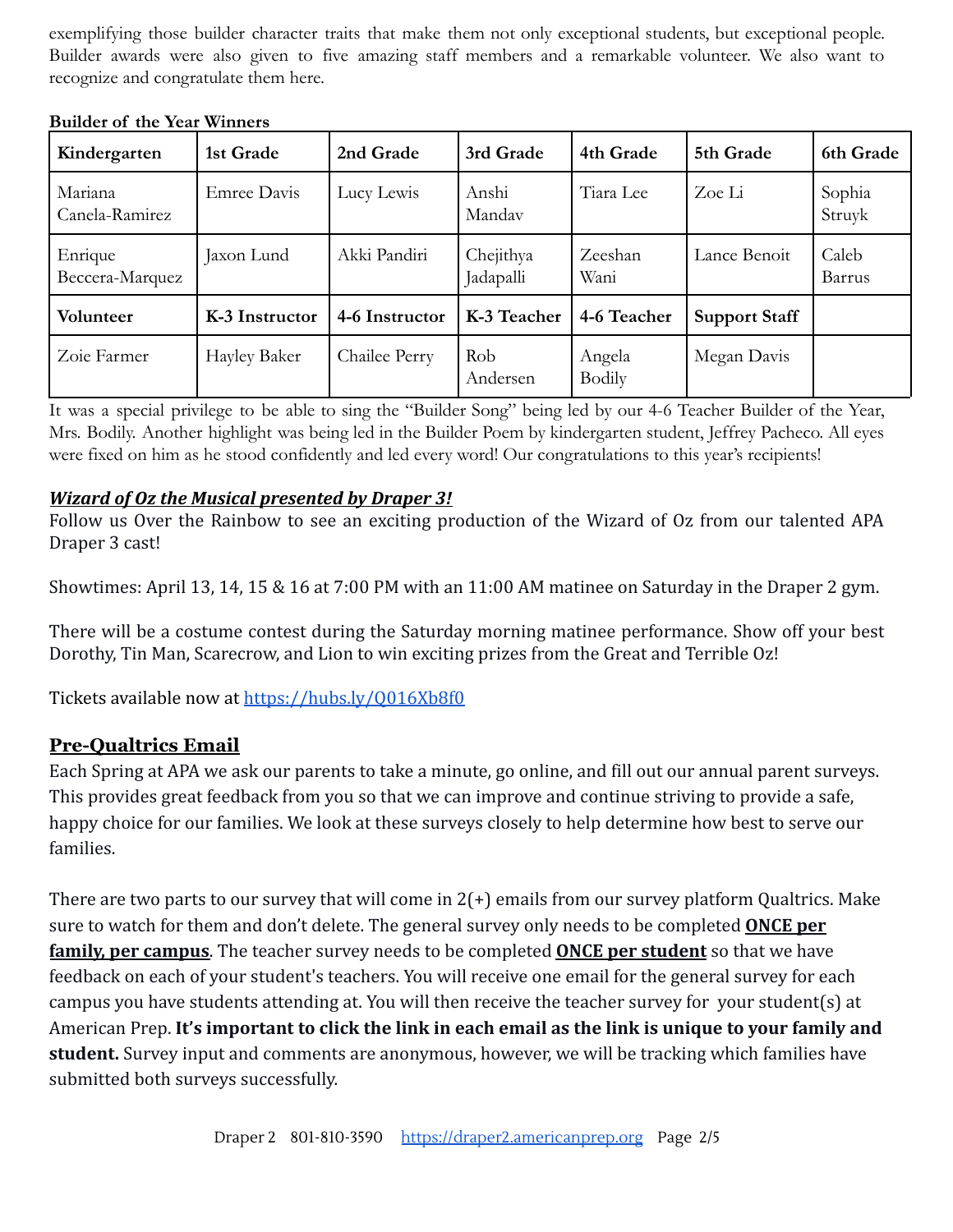We are looking for 100% participation as stated in our Parent/Student Handbook.

Thanks for your continued support and commitment to our school and it's desire for improvement. We ask that you please submit your survey before **April 15, 2022**.

## *Utah Elementary Chess Tournament*

Congratulations to Adwita and Aashita Mandiwal who participated in the Utah state elementary GIRLS chess championship where Aashita came in 1st place and Adwita took 2nd place in overall 5th grade! Aashita went on to the overall tournament where she placed 2nd while Adwita spent the day participating in the Regional Spelling Bee and received an honorable mention! Again, congratulations to these two sisters! Way to go!

# **VIRTUAL PARENT EMPOWERMENT-SUBSTANCE ABUSE AND ADDICTION**

The teenage brain develops rapidly during the school years and is very susceptible to addictions. We have invited Libby Cain, a Licensed Clinical Social Worker, to help us learn how to recognize when problems are occurring and get them help. We will talk about different types of addictions, substances, vaping, as well as prevention and ways to help our youth be resilient.

Please join us on Tuesday, April 12, 7:00 pm via zoom. You will receive valuable information. This presentation is appropriate for students as well. Each campus will provide an incentive for your attendance.

Join Zoom Meeting <https://uetn-org.zoom.us/j/9774966857>



## *Chew Time Videos*

We always love to share our lunch time videos with our parents. Your students have recently watched the Liberty Minute which teaches about the democratic ideal "Rule of Law". They've also seen an American Hero video highlighting the life of Louis Zamperini. Enjoy! [Rule of Law](https://vimeo.com/684017861) [Louis Zamperini](https://vimeo.com/690109397)

## *Attention: 3rd Grade Parents - Robin Hood*

We are excited to welcome your child to 4th grade for the 2022-2023 school year! 4th grade students at APA read the book *Robin Hood*. For your convenience, we will be selling copies of Robin Hood for \$10, while supplies last, from April 1st until April 20th. Log in to your Skyward account to purchase.

## *Annual APA District Superhero FUN RUN - SAVE THE DATE - New Venue and Time!*

Mark your calendars for Saturday, May 7th - 10am at Oquirrh Lake Running Trail, South Jordan, UT. Join us for a 1k or 5K race, food trucks, silent auction, and fm100.3 DJ: Rusty Keys! We welcome and humbly appreciate VOLUNTEER HELP! [Volunteer Sign Up](https://www.signupgenius.com/go/20F0548A5AD23A5FD0-apasuper1). More details to come...

## *VOLUNTEER OPPORTUNITIES - Grading:*

We had an overwhelmingly positive response to our request for parent graders - thank you! With over 150 volunteers, our teachers are working through the list and appreciate your willingness to help! If you Draper 2 801-810-3590 [https://draper2.americanprep.org](https://draper2.americanprep.org/) Page 3/5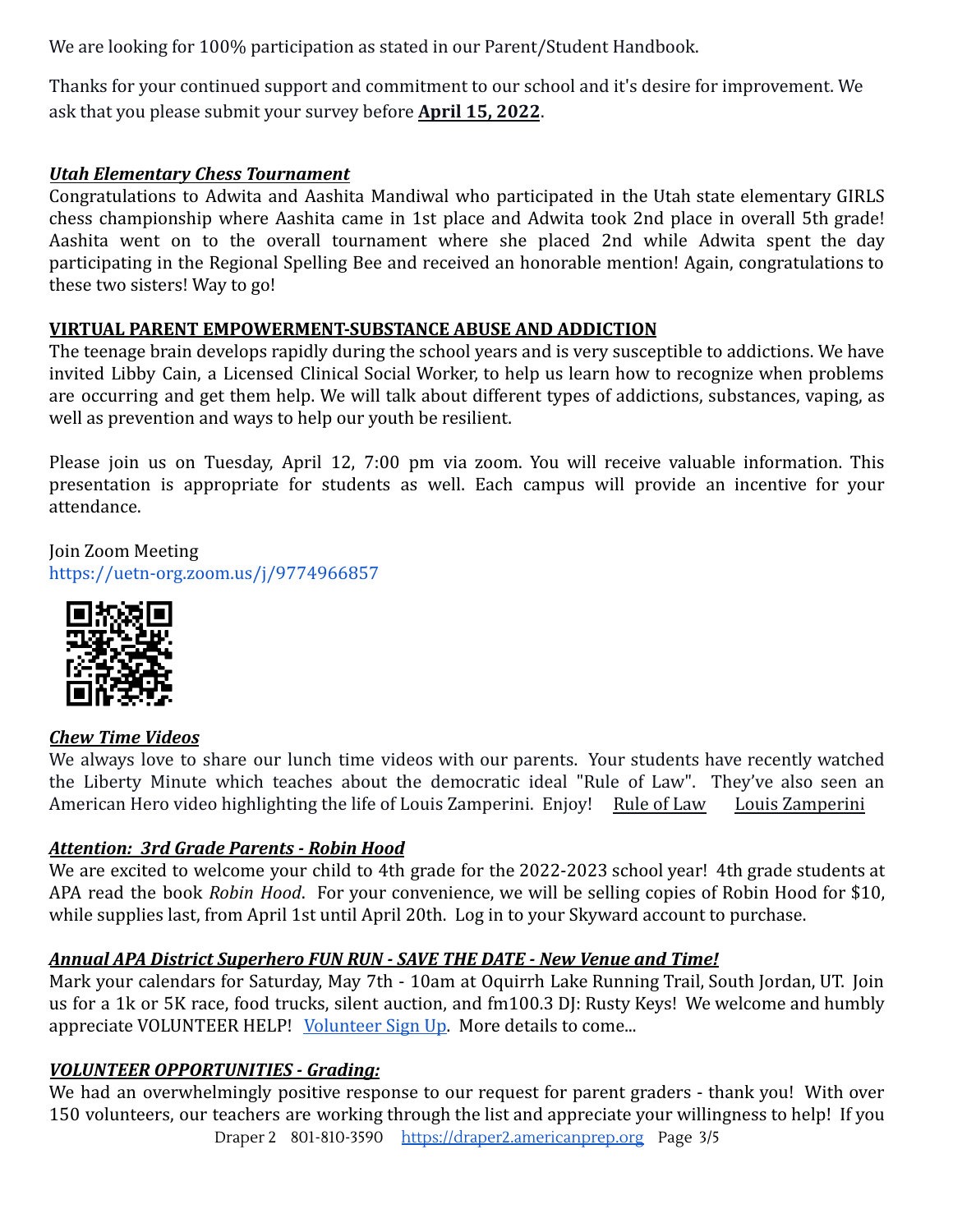are not contacted, please do not despair! We are grateful for you and look forward to your help in other ways!

#### *Lost and Found*

The lost and found is overflowing with items from your homes! Please have your students stop by and find their missing/lost items today. All unclaimed-items will be donated at the end of each month.

#### *EMPLOYMENT OPPORTUNITY - Food Service Employees Needed!!*

Parents - help! We have a critical need for one or two more Food Service Specialists at Draper 2 Campus. Do you know someone who is interested in working part-time to help feed our students? We pay between \$12-15/hr and employees work between 7:15 - 8:00 am and 1:15 pm. Please send this link to your family and friends! <https://bit.ly/3Gjq6Go> Email questions to lunch@apamail.org

## **Ordering Milk Only (to have with home lunch)**

For your convenience, milk is available to order a la carte. We are experiencing disruptions in milk supply at our Draper campuses. We are not able to offer refunds for milk ordered a la carte that are not delivered due to supply chain problems.

## *Ordering Lunches for April thru end of School Year*

You may order lunches for April thru the end of the school year starting now. All lunches must be ordered at least one week in advance.

#### **How To Order**

Go to <https://apalunch.h.1.hotlunchonline.net/>

- Login with your email and password
	- If you forgot your password, try 1234
	- If you need to answer a security question, what is library card# try 1234
- Click on ORDER (top middle).
- Top right make sure to move arrow to April
- Add menu items (quantity 1) to the cart by clicking on the Blue bar (Regular or Vegetarian) to add to cart.
- Review and place the order
- DO YOU HAVE MORE THAN ONE STUDENT? Be sure to use the drop-down button at the top to navigate to the next student and repeat the ordering process.
- DO YOU WANT TO ORDER THRU THE END OF THE YEAR? Be sure to click on arrow on top right to go to the next month (May)

## **Ordering Assistance from Lunch Staff**

Assistance is available by emailing [lunch@apamail.org.](mailto:lunch@apamail.org) Please allow for a 24 hour response time.

## **Lunch FAQ's:**

*● I've logged in but cannot order for the next day - how can my child get a lunch?*

Any student who desires a meal can go to the lunchroom to receive one. The meal may only consist of fruit, vegetables, and milk, so we encourage parents to provide lunch from home.

*● Where can I find this month's Menu?*

<https://www.americanprep.org/school-lunch-program/menu/>

*● Why Must we Pre-Order Lunches*